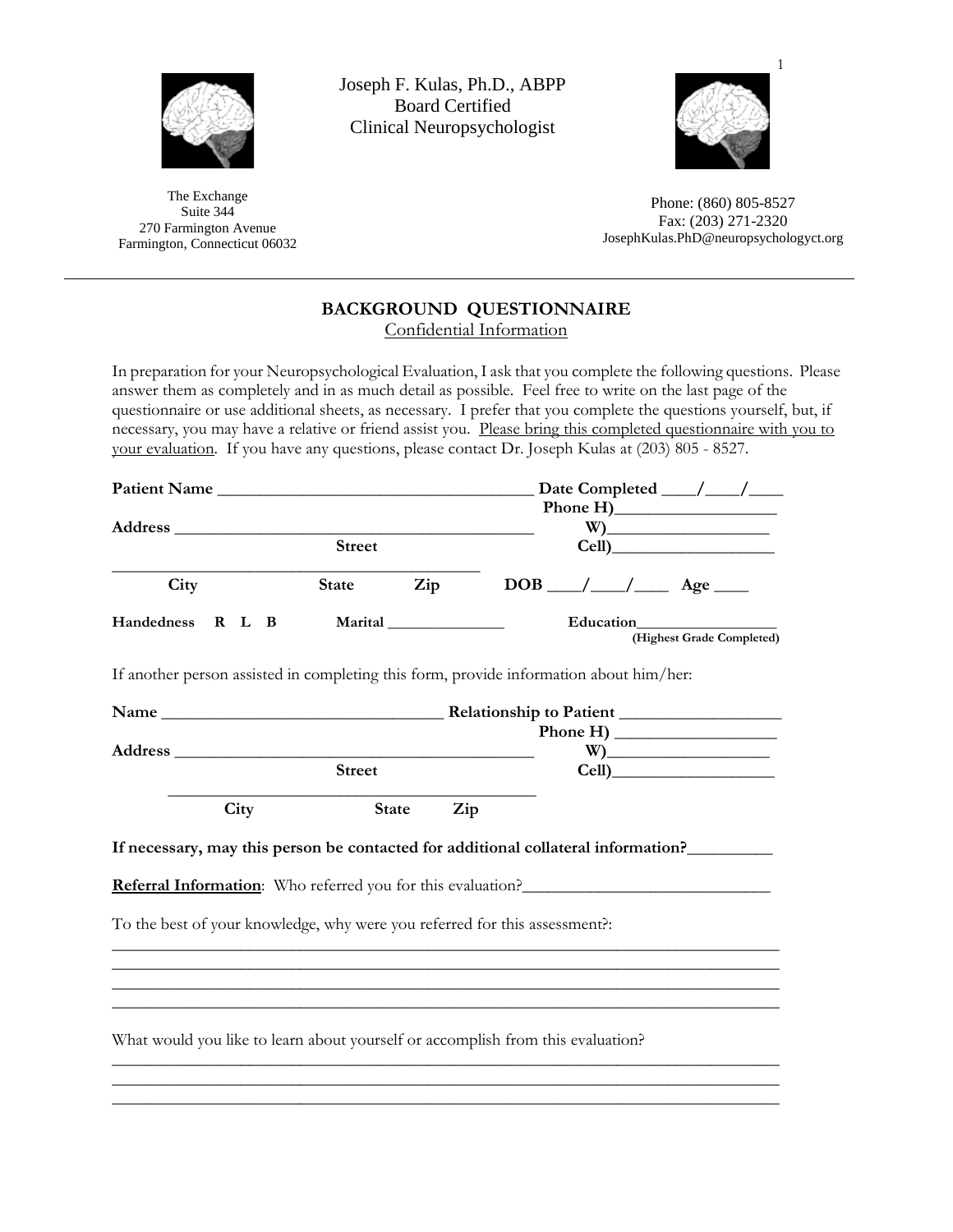## **Medical Information:**

Briefly describe what problems or symptoms led you to seek help from your current treatment providers.

<u> 1989 - Johann Stoff, amerikansk politiker (d. 1989)</u>

| List the five problems or symptoms that currently cause you the most difficulty (1. is worst).<br>1.<br>2.<br>3.<br>4.         |                                                                                  |             |                  |                                                                                                                      |
|--------------------------------------------------------------------------------------------------------------------------------|----------------------------------------------------------------------------------|-------------|------------------|----------------------------------------------------------------------------------------------------------------------|
| 5.<br>Approximately when did these symptoms begin?                                                                             | ,我们也不会有什么。""我们的人,我们也不会有什么?""我们的人,我们也不会有什么?""我们的人,我们的人,我们也不会有什么?""我们的人,我们的人,我们也不会 |             |                  | <u> 1989 - Johann Barbara, martin amerikan basar dan berasal dalam basa dalam basar dalam basar dalam basar dala</u> |
| Have your symptoms (circle 1): Gotten worse?<br>To the best of your knowledge, what is/was the cause/causes of these problems? |                                                                                  |             | Gotten Better?   | Stayed the Same?                                                                                                     |
|                                                                                                                                |                                                                                  |             |                  |                                                                                                                      |
| <b>Current Physicians/Therapists:</b> Please list all current treatment providers.<br>Name                                     | City, State                                                                      | Phone       | Specialty        | How Long?                                                                                                            |
| Medication                                                                                                                     | Reason Taking                                                                    |             | How Long?        | <b>Current Medications:</b> Please list all medications you are taking (including over-the-counter drugs).           |
|                                                                                                                                |                                                                                  |             |                  |                                                                                                                      |
| evaluations/tests.<br><b>Date</b><br>Doctor                                                                                    |                                                                                  | City, State | Reason Evaluated | Prior Psychological/Neuropsychological Evaluations or Neurological Tests: Please list any previous                   |
|                                                                                                                                |                                                                                  |             |                  |                                                                                                                      |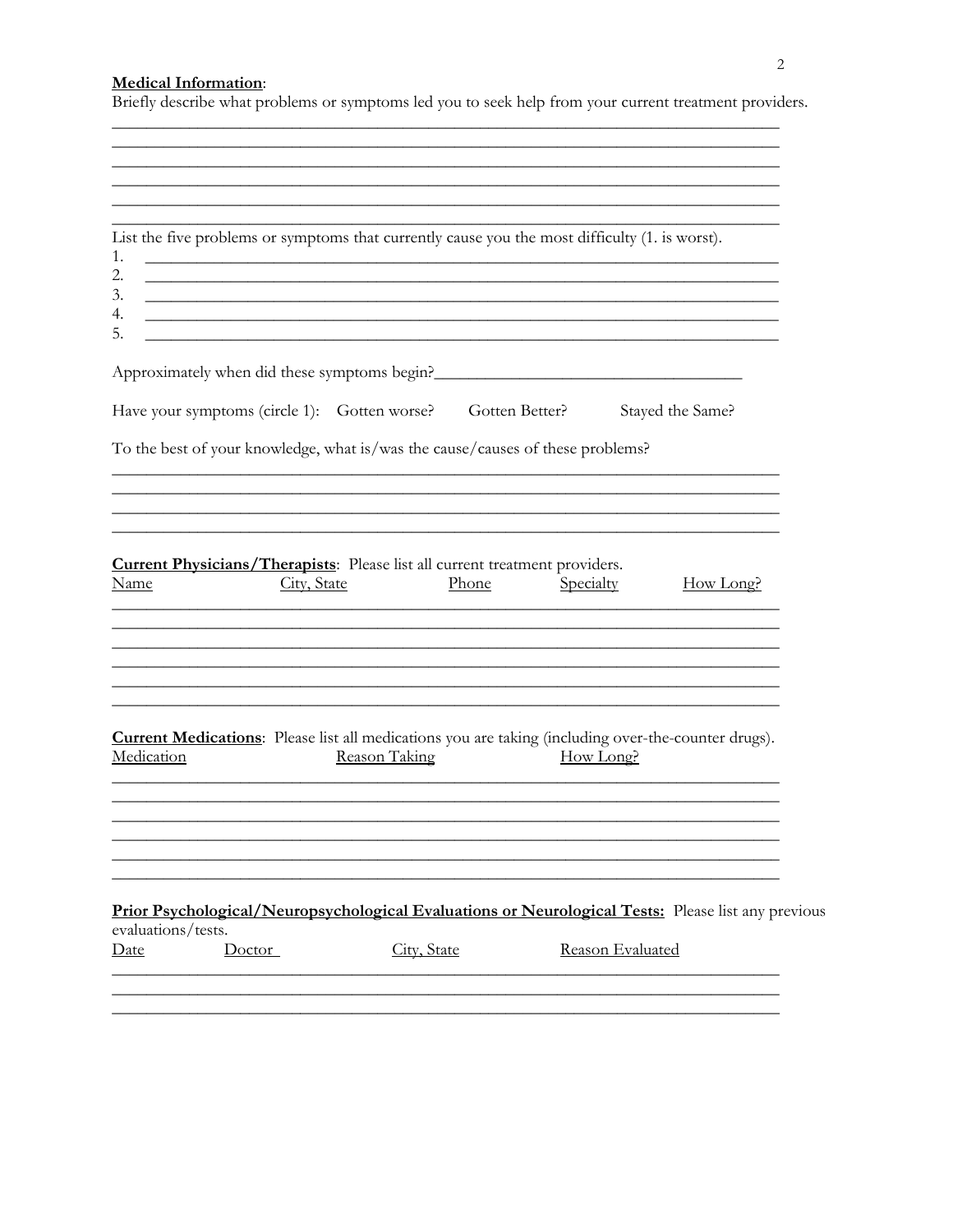|      |                        | <b>Medical Hospitalizations:</b> Please list any medical hospitalizations you have experienced. |
|------|------------------------|-------------------------------------------------------------------------------------------------|
| Date | Hospital Name/Location | Reason Hospitalized                                                                             |

\_\_\_\_\_\_\_\_\_\_\_\_\_\_\_\_\_\_\_\_\_\_\_\_\_\_\_\_\_\_\_\_\_\_\_\_\_\_\_\_\_\_\_\_\_\_\_\_\_\_\_\_\_\_\_\_\_\_\_\_\_\_\_\_\_\_\_\_\_\_\_\_\_\_\_\_\_\_

\_\_\_\_\_\_\_\_\_\_\_\_\_\_\_\_\_\_\_\_\_\_\_\_\_\_\_\_\_\_\_\_\_\_\_\_\_\_\_\_\_\_\_\_\_\_\_\_\_\_\_\_\_\_\_\_\_\_\_\_\_\_\_\_\_\_\_\_\_\_\_\_\_\_\_\_\_\_  $\mathcal{L}_\text{max}$  and the contract of the contract of the contract of the contract of the contract of the contract of the contract of the contract of the contract of the contract of the contract of the contract of the contrac \_\_\_\_\_\_\_\_\_\_\_\_\_\_\_\_\_\_\_\_\_\_\_\_\_\_\_\_\_\_\_\_\_\_\_\_\_\_\_\_\_\_\_\_\_\_\_\_\_\_\_\_\_\_\_\_\_\_\_\_\_\_\_\_\_\_\_\_\_\_\_\_\_\_\_\_\_\_ \_\_\_\_\_\_\_\_\_\_\_\_\_\_\_\_\_\_\_\_\_\_\_\_\_\_\_\_\_\_\_\_\_\_\_\_\_\_\_\_\_\_\_\_\_\_\_\_\_\_\_\_\_\_\_\_\_\_\_\_\_\_\_\_\_\_\_\_\_\_\_\_\_\_\_\_\_\_ \_\_\_\_\_\_\_\_\_\_\_\_\_\_\_\_\_\_\_\_\_\_\_\_\_\_\_\_\_\_\_\_\_\_\_\_\_\_\_\_\_\_\_\_\_\_\_\_\_\_\_\_\_\_\_\_\_\_\_\_\_\_\_\_\_\_\_\_\_\_\_\_\_\_\_\_\_\_

#### **Medical History**

Please note if you have any of the diseases/conditions below and date diagnosed. Provide details about the disease/condition on a separate sheet. Also, note if any of your relatives have these diseases.

|                                    | Self (Date Diagnosed) | Relative |
|------------------------------------|-----------------------|----------|
| diabetes                           |                       |          |
| heart disease                      |                       |          |
| high cholesterol                   |                       |          |
| high blood pressure                |                       |          |
|                                    |                       |          |
| cancer (type_______                |                       |          |
| chemotherapy/radiation             |                       |          |
| hormonal problems                  |                       |          |
| lung/breathing problems            |                       |          |
| near drowning                      |                       |          |
| anemia                             |                       |          |
| <b>HIV/AIDS</b>                    |                       |          |
| liver problems                     |                       |          |
| kidney problems                    |                       |          |
| severe allergic reactions          |                       |          |
| high fever (>104 degrees)          |                       |          |
| electric shock                     |                       |          |
| birth/developmental problems       |                       |          |
|                                    |                       |          |
| epilepsy                           |                       |          |
| senility/dementia                  |                       |          |
| stroke                             |                       |          |
| <b>TIA</b>                         |                       |          |
| <b>AVM</b>                         |                       |          |
| traumatic brain injury/concussion_ |                       |          |
| loss of consciousness              |                       |          |
| Lyme Disease                       |                       |          |
| meningitis                         |                       |          |
| encephalitis                       |                       |          |
| toxic exposure                     |                       |          |
| brain cyst/growth                  |                       |          |
| other                              |                       |          |
|                                    |                       |          |

**Please place a check in the space before the symptoms that apply to you. Provide additional details on a separate sheet, as appropriate:** 

**\_\_\_\_\_\_\_\_\_\_\_\_\_\_\_\_\_\_\_\_\_** \_\_\_\_\_\_\_\_\_\_\_\_\_\_\_\_ \_\_\_\_\_\_\_\_\_\_\_\_\_\_\_\_\_\_\_\_\_\_\_\_\_\_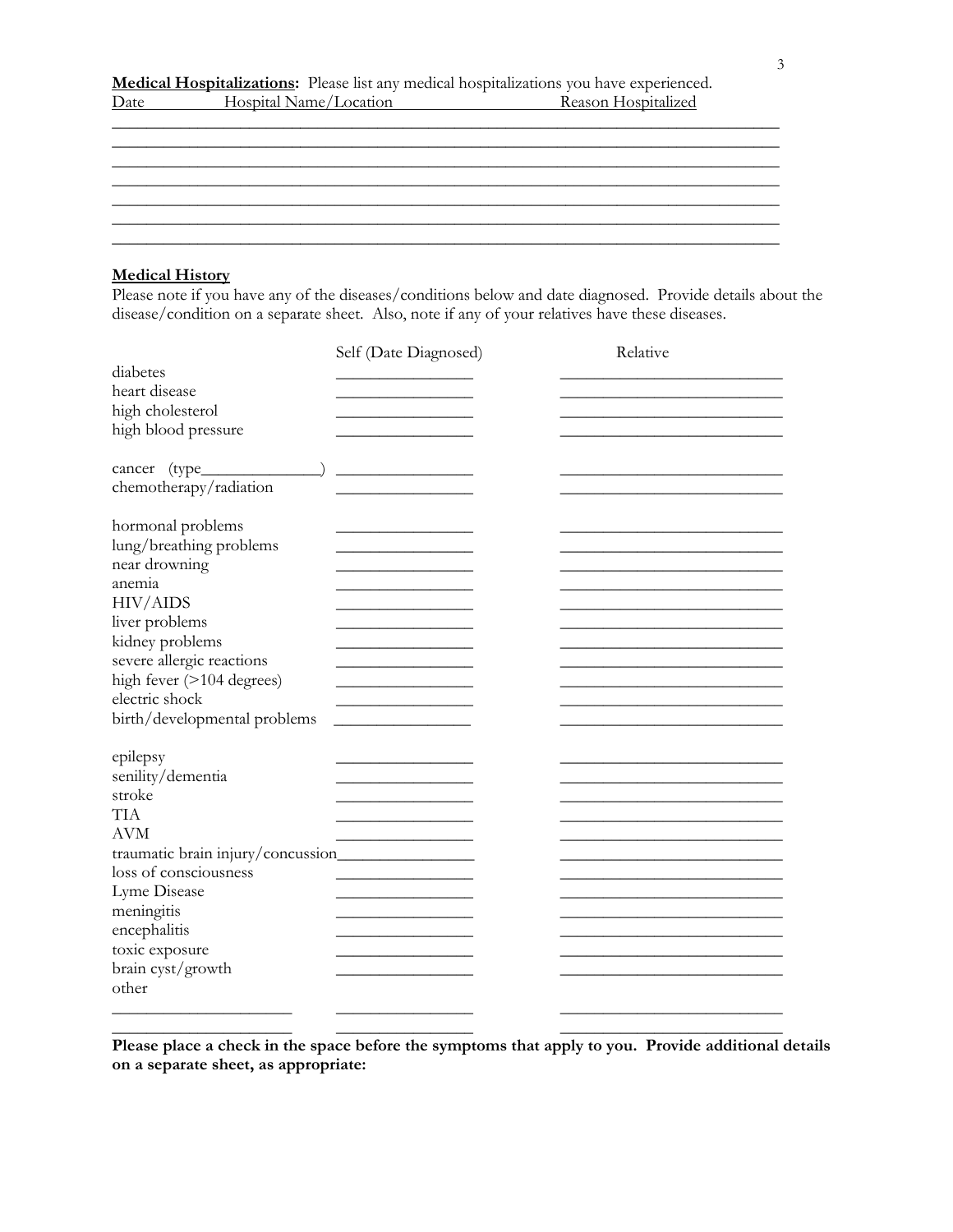## **Physical Symptoms**

|                            | Difficulty Walking                    | <b>Balance Problem/Dizziness</b> |
|----------------------------|---------------------------------------|----------------------------------|
|                            | Reduced Strength (Weakness)<br>Where? | Tremor/Abnormal Movements        |
|                            | Reduced Sense of Touch<br>Where?      |                                  |
|                            | Hearing Problems                      | Ringing in Ears                  |
|                            | Vision Problems                       | Double Vision                    |
|                            | Reduced Sense of Smell                | ___ Reduced Sense of Taste       |
|                            | Pain Problems Where?                  | Headaches                        |
|                            | Continence Problems                   | _____ Sexual Dysfunction         |
| Other:                     |                                       |                                  |
|                            | <b>Cognitive Symptoms</b>             |                                  |
|                            | Memory Problems                       |                                  |
| $\mathcal{L}(\mathcal{L})$ | Speech/Language Problems              |                                  |
|                            | Attention/Concentration Difficulty    |                                  |
|                            | Processing Speed Difficulty           |                                  |
|                            | Problem Solving Problems              |                                  |
| Other:                     |                                       |                                  |
|                            | <b>Emotional Symptoms</b>             |                                  |
|                            | Depression/Sadness                    | Self-Destructive Feelings        |
|                            | Anxiety/Nervousness                   | Anger/Irritability               |
|                            | Bizarre/Strange Feelings              |                                  |

Other: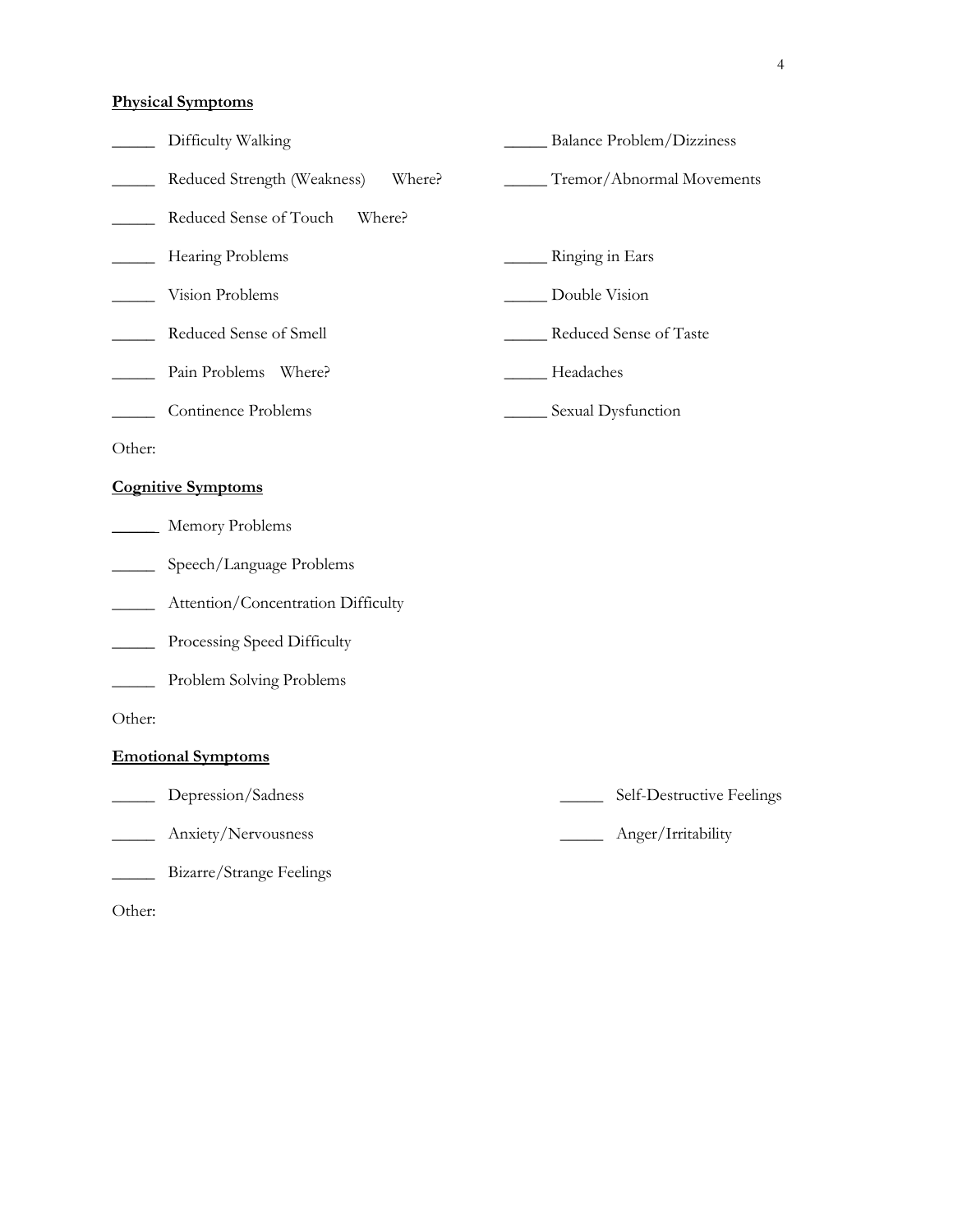### **Daily Functioning**

Please note (using the 1-to-10 scale below) how much assistance you **now** require to perform the following daily tasks by placing the appropriate number in the **left** space provided. Check the N/A space if the item is not applicable (e.g., you never did these things for yourself)**:**

| Independent<br>1 |                                                                                              |  |  |                                                                                                                                                                                                                                                                                                            |                                                    |  | <b>Maximum Assist</b> |  |                                                                                                                                                                                                                                |  |  |
|------------------|----------------------------------------------------------------------------------------------|--|--|------------------------------------------------------------------------------------------------------------------------------------------------------------------------------------------------------------------------------------------------------------------------------------------------------------|----------------------------------------------------|--|-----------------------|--|--------------------------------------------------------------------------------------------------------------------------------------------------------------------------------------------------------------------------------|--|--|
|                  |                                                                                              |  |  |                                                                                                                                                                                                                                                                                                            |                                                    |  |                       |  | 10                                                                                                                                                                                                                             |  |  |
|                  | <b>Current Rating</b>                                                                        |  |  |                                                                                                                                                                                                                                                                                                            |                                                    |  |                       |  | N/A                                                                                                                                                                                                                            |  |  |
|                  |                                                                                              |  |  | <b>Basic ADL's</b> (e.g., dressing, bathing, feeding, etc.)                                                                                                                                                                                                                                                |                                                    |  |                       |  |                                                                                                                                                                                                                                |  |  |
|                  |                                                                                              |  |  | Complex ADL's (e.g., meal planning, trip planning, etc.)                                                                                                                                                                                                                                                   |                                                    |  |                       |  |                                                                                                                                                                                                                                |  |  |
|                  |                                                                                              |  |  | Money Management (e.g., paying bills, balancing checkbook, etc.)                                                                                                                                                                                                                                           |                                                    |  |                       |  |                                                                                                                                                                                                                                |  |  |
|                  | <b>Medication Management</b>                                                                 |  |  |                                                                                                                                                                                                                                                                                                            |                                                    |  |                       |  |                                                                                                                                                                                                                                |  |  |
|                  | Driving                                                                                      |  |  |                                                                                                                                                                                                                                                                                                            |                                                    |  |                       |  |                                                                                                                                                                                                                                |  |  |
| Y N              | hallucinations, etc.)? Y N                                                                   |  |  | Was there a time when your alcohol consumption was heavier than present? $Y \times N$<br>Have you ever experienced withdrawal symptoms after stopping use of alcohol (e.g., sweats, shakes,<br>Is there a history of alcohol abuse in your family? Y N<br>Have you been involved in alcohol treatment? Y N |                                                    |  |                       |  | Have you had problems due to your alcohol consumption (e.g., injuries, legal problems, family conflicts, etc.)?<br>Have you ever had a blackout (i.e., unable to recall a period of time when you had been using alcohol)? Y N |  |  |
|                  | ** Illicit Drugs **<br>Do you use illicit/street drugs? Y N<br>Check all that you have used: |  |  |                                                                                                                                                                                                                                                                                                            | If no, did you use drugs in the past? $Y \times N$ |  |                       |  |                                                                                                                                                                                                                                |  |  |

Have you ever used IV drugs? Y N

Have you ever over-dosed on drugs? Y N

Have you had problems from your drug usage (e.g., legal problems, family conflicts, etc.)? Y N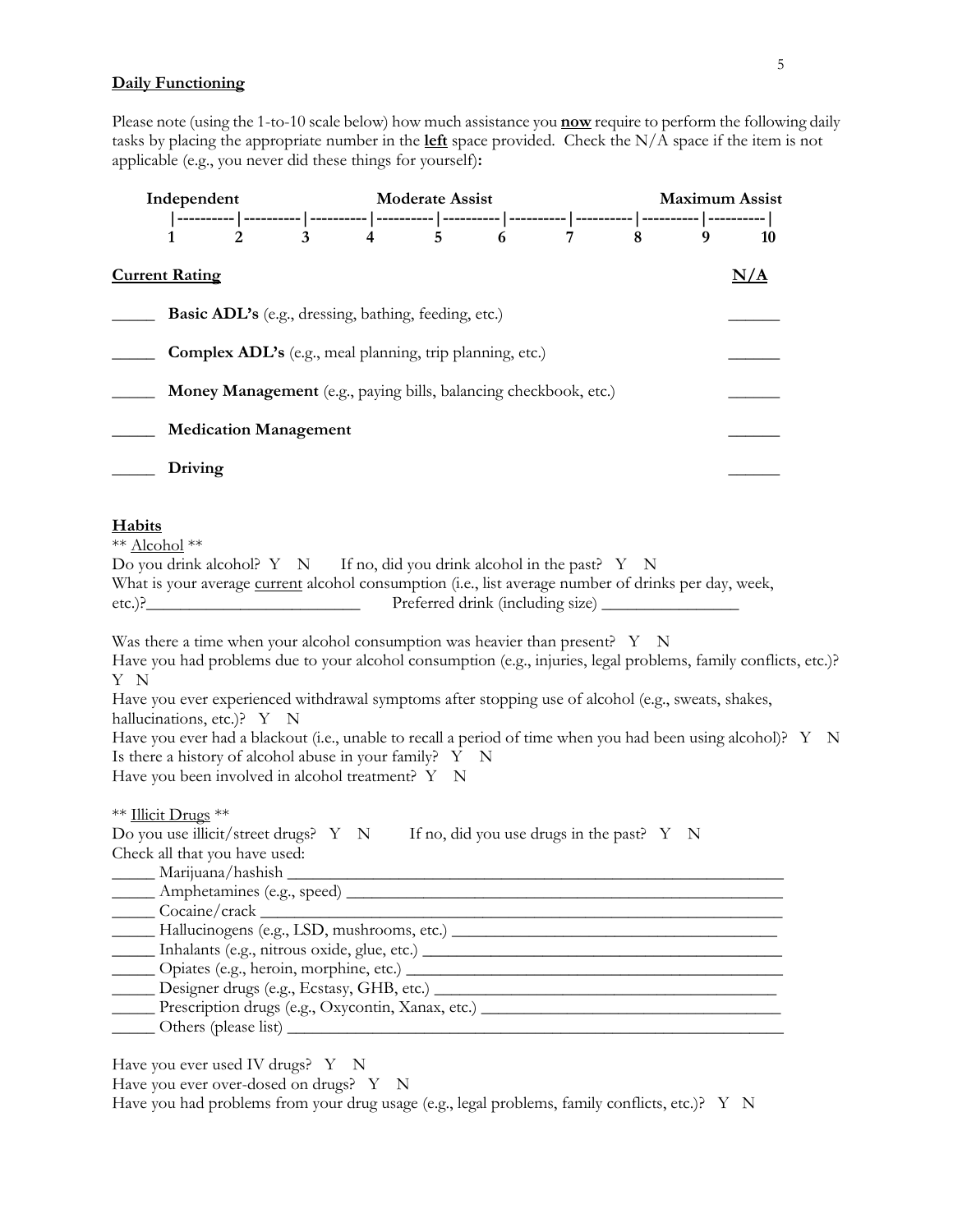|                                                                                                                                                                                                                                                                                                                                                                                                                                                                                                                                                                            | 6 |
|----------------------------------------------------------------------------------------------------------------------------------------------------------------------------------------------------------------------------------------------------------------------------------------------------------------------------------------------------------------------------------------------------------------------------------------------------------------------------------------------------------------------------------------------------------------------------|---|
| **Illicit Drugs: Continued**                                                                                                                                                                                                                                                                                                                                                                                                                                                                                                                                               |   |
| Is there a history of drug abuse in your family? $Y \ N$<br>Have you been involved in drug treatment? Y N                                                                                                                                                                                                                                                                                                                                                                                                                                                                  |   |
| ** Tobacco **<br>Do you smoke or use smokeless tobacco? Y N Average daily use ___________________                                                                                                                                                                                                                                                                                                                                                                                                                                                                          |   |
| ** Caffeine **<br>Do you drink caffeinated beverages? Y N Average daily use ______________________                                                                                                                                                                                                                                                                                                                                                                                                                                                                         |   |
| ** Over-the-Counter Drugs **<br>Do you regularly use over-the-counter medicines (e.g., sleeping, diet, or pain drugs)? Y N<br>Have you ever used performance-enhancing drugs/substances (e.g., steroids)? Y N                                                                                                                                                                                                                                                                                                                                                              |   |
| Mental Health History: Please list any psychiatric/psychological care you have received.<br>Dates Provider Name/Location Reason Treated                                                                                                                                                                                                                                                                                                                                                                                                                                    |   |
| Have you ever been psychiatrically hospitalized? $Y \times N$ If yes, complete the following:<br>Dates <b>Example 3</b> Hospital Name/Location <b>Reason</b> Hospitalized                                                                                                                                                                                                                                                                                                                                                                                                  |   |
| Have you been prescribed <b>psychiatric medications</b> ? $Y \times Y$ If yes, complete the following:<br>Dates Drug Name Reason Taken                                                                                                                                                                                                                                                                                                                                                                                                                                     |   |
| ,我们也不能在这里的时候,我们也不能在这里的时候,我们也不能会在这里的时候,我们也不能会在这里的时候,我们也不能会在这里的时候,我们也不能会在这里的时候,我们也不<br>Have you ever undergone Electroconvulsive Therapy (ECT)? Y N<br>Have any of your family members received treatment for psychiatric/psychological problems? Y N<br><b>Personal Information</b><br>Where were you born?<br>Circle One: Single Birth Twin Triplet Other<br>Were there any problems or complications with your birth? $Y \ N$ (If yes, describe on reverse):<br>Difficulties with your early development (e.g., walking, talking, toileting, etc.) (Describe on reverse): |   |
| Family of Origin<br>Age (or age at death) Education<br>Primary Job<br>Health                                                                                                                                                                                                                                                                                                                                                                                                                                                                                               |   |
| ,我们也不能在这里的时候,我们也不能在这里的时候,我们也不能会在这里的时候,我们也不能会在这里的时候,我们也不能会在这里的时候,我们也不能会在这里的时候,我们也                                                                                                                                                                                                                                                                                                                                                                                                                                                                                           |   |
| List dates of marriage/divorce:<br>Current Marital Status                                                                                                                                                                                                                                                                                                                                                                                                                                                                                                                  |   |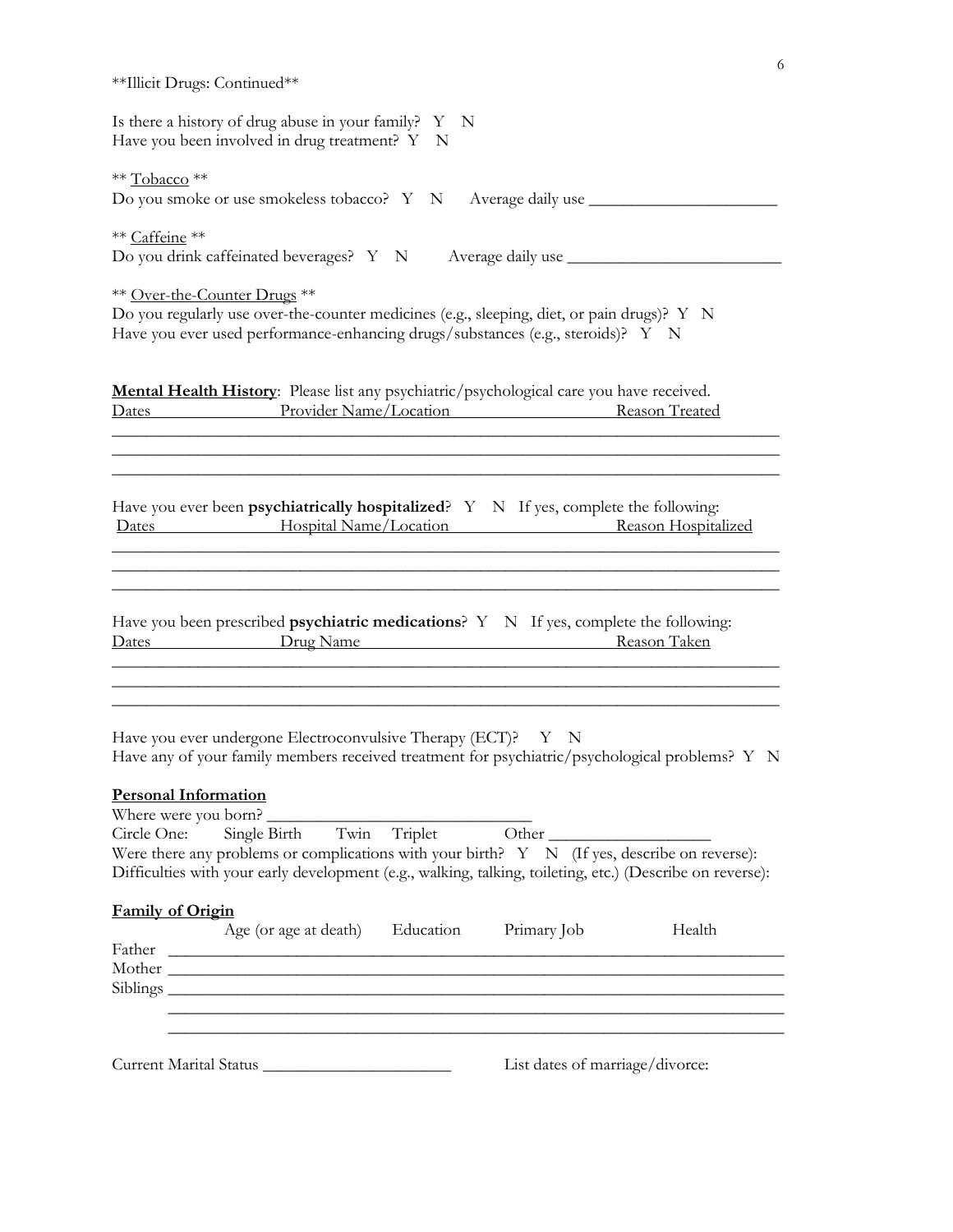| Children                |                                                                                                                                                                                                                                            |  |  |
|-------------------------|--------------------------------------------------------------------------------------------------------------------------------------------------------------------------------------------------------------------------------------------|--|--|
|                         | Name Gender (M/F) Age Health                                                                                                                                                                                                               |  |  |
|                         | ,我们也不能在这里的时候,我们也不能在这里的时候,我们也不能在这里的时候,我们也不能会不能在这里的时候,我们也不能会不能会不能会不能会不能会不能会不能会不能会不                                                                                                                                                           |  |  |
|                         |                                                                                                                                                                                                                                            |  |  |
|                         |                                                                                                                                                                                                                                            |  |  |
|                         | Religious Denomination                                                                                                                                                                                                                     |  |  |
| your medical situation. | List your recreational interests or hobbies you enjoy. If appropriate, describe how these have been affected by                                                                                                                            |  |  |
| Education               |                                                                                                                                                                                                                                            |  |  |
|                         | List the colleges, technical, and/or vocational schools you have attended (list most recent first):<br>Name Years attended Major/primary area of study<br>,我们也不能在这里的时候,我们也不能在这里的时候,我们也不能会在这里,我们也不能会在这里的时候,我们也不能会在这里的时候,我们也不能会在这里的时候,我们也不能会 |  |  |
|                         | (continue on other side, if necessary)                                                                                                                                                                                                     |  |  |
|                         | What were your academic strengths in school?                                                                                                                                                                                               |  |  |
|                         | What were your academic weaknesses in school?                                                                                                                                                                                              |  |  |
|                         | Were you ever held back any grades? Y N If so, what grades were you retained?<br>Were you ever diagnosed as having a learning disability? Y N<br>If you had difficulty in school, describe any special assistance or help you received:    |  |  |
|                         | Describe any behavior problems you had in school:                                                                                                                                                                                          |  |  |
|                         | List any extracurricular school activities in which you participated (e.g., sports, clubs, etc.):                                                                                                                                          |  |  |
|                         | What are your plans for education in the future?                                                                                                                                                                                           |  |  |
|                         |                                                                                                                                                                                                                                            |  |  |
|                         |                                                                                                                                                                                                                                            |  |  |
|                         |                                                                                                                                                                                                                                            |  |  |
|                         |                                                                                                                                                                                                                                            |  |  |

7